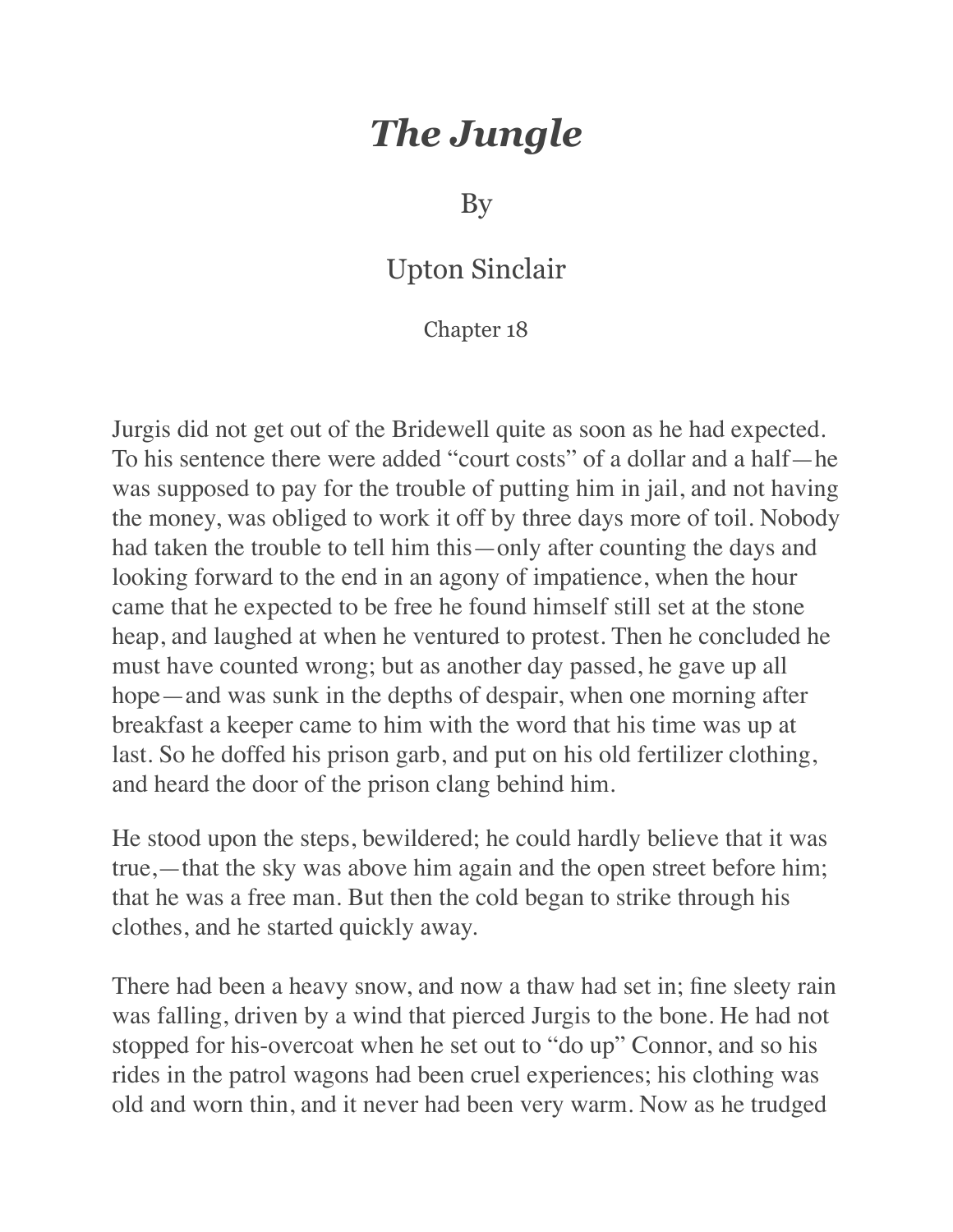on the rain soon wet it through; there were six inches of watery slush on the sidewalks, so that his feet would soon have been soaked, even had there been no holes in his shoes.

Jurgis had had enough to eat in the jail, and the work had been the least trying of any that he had done since he came to Chicago; but even so, he had not grown strong—the fear and grief that had preyed upon his mind had worn him thin. Now he shivered and shrunk from the rain, hiding his hands in his pockets and hunching his shoulders together. The Bridewell grounds were on the outskirts of the city and the country around them was unsettled and wild—on one side was the big drainage canal, and on the other a maze of railroad tracks, and so the wind had full sweep.

After walking a ways, Jurgis met a little ragamuffin whom he hailed: "Hey, sonny!" The boy cocked one eye at him—he knew that Jurgis was a "jailbird" by his shaven head. "Wot yer want?" he queried.

"How do you go to the stockyards?" Jurgis demanded.

"I don't go," replied the boy.

Jurgis hesitated a moment, nonplussed. Then he said, "I mean which is the way?"

"Why don't yer say so then?" was the response, and the boy pointed to the northwest, across the tracks. "That way."

"How far is it?" Jurgis asked. "I dunno," said the other. "Mebbe twenty miles or so."

"Twenty miles!" Jurgis echoed, and his face fell. He had to walk every foot of it, for they had turned him out of jail without a penny in his pockets.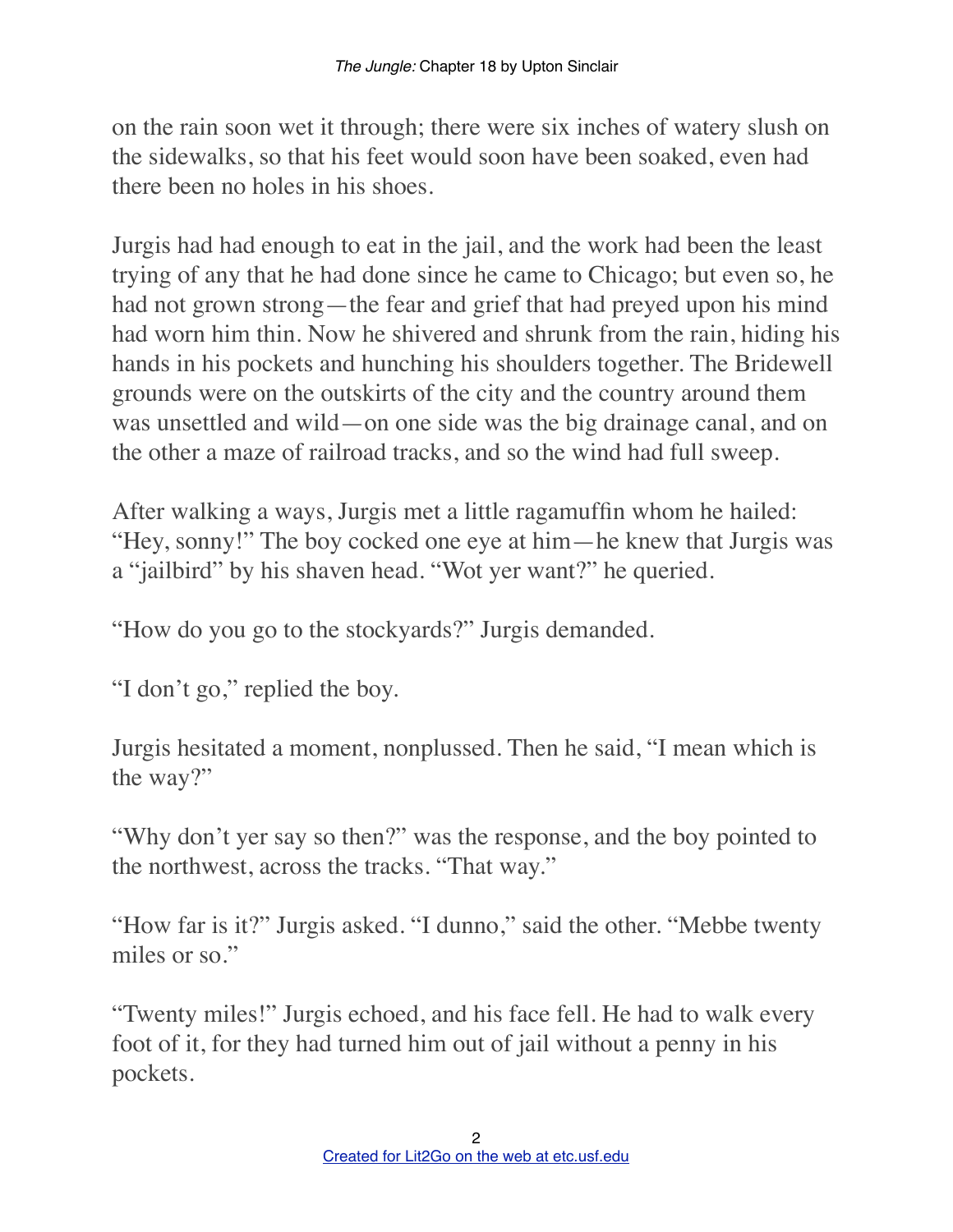Yet, when he once got started, and his blood had warmed with walking, he forgot everything in the fever of his thoughts. All the dreadful imaginations that had haunted him in his cell now rushed into his mind at once. The agony was almost over—he was going to find out; and he clenched his hands in his pockets as he strode, following his flying desire, almost at a run. Ona—the baby—the family—the house—he would know the truth about them all! And he was coming to the rescue —he was free again! His hands were his own, and he could help them, he could do battle for them against the world.

For an hour or so he walked thus, and then he began to look about him. He seemed to be leaving the city altogether. The street was turning into a country road, leading out to the westward; there were snow-covered fields on either side of him. Soon he met a farmer driving a two-horse wagon loaded with straw, and he stopped him.

"Is this the way to the stockyards?" he asked.

The farmer scratched his head. "I dunno jest where they be," he said. "But they're in the city somewhere, and you're going dead away from it now."

Jurgis looked dazed. "I was told this was the way," he said.

"Who told you?"

"A boy."

"Well, mebbe he was playing a joke on ye. The best thing ye kin do is to go back, and when ye git into town ask a policeman. I'd take ye in, only I've come a long ways an' I'm loaded heavy. Git up!"

So Jurgis turned and followed, and toward the end of the morning he began to see Chicago again. Past endless blocks of two-story shanties he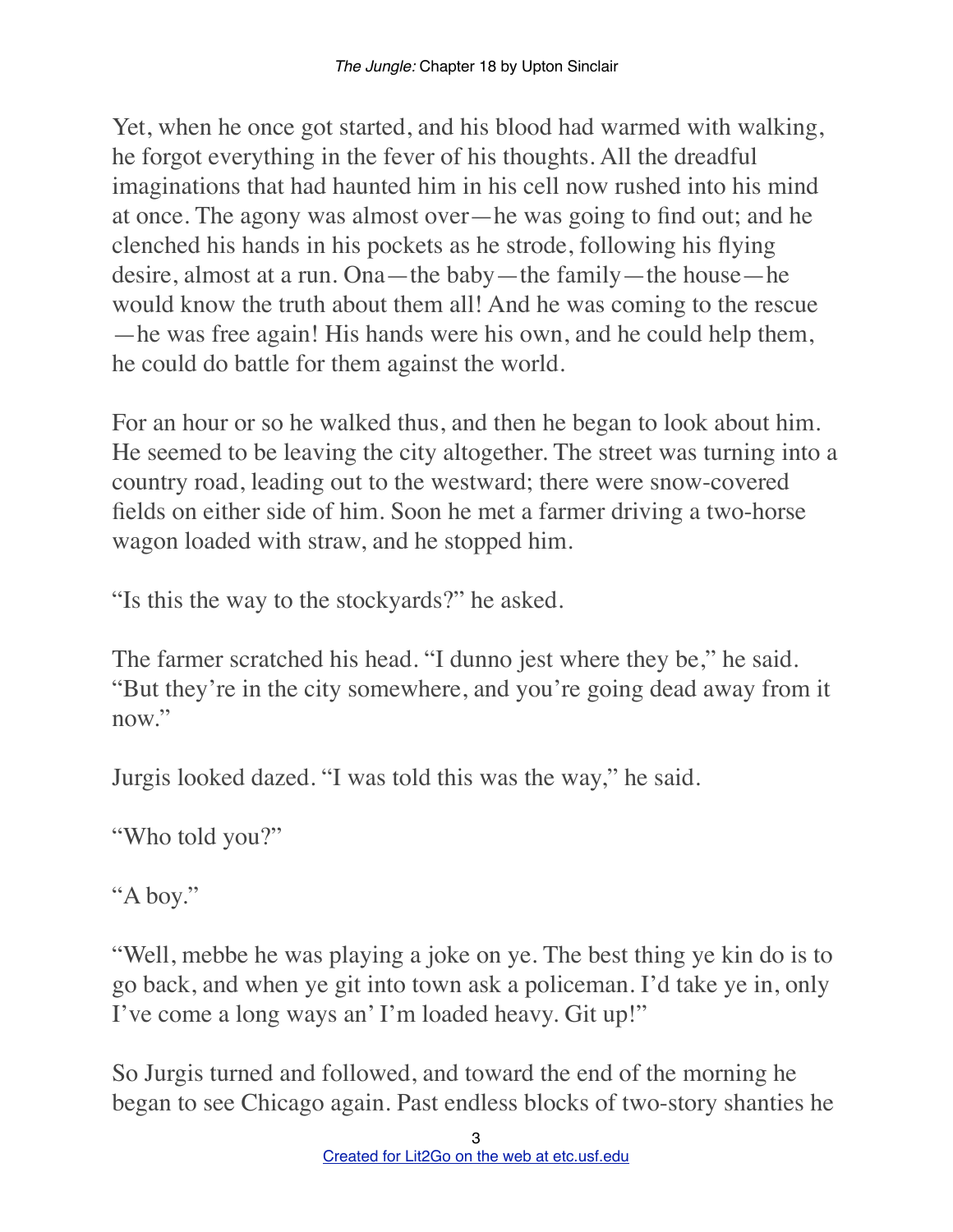walked, along wooden sidewalks and unpaved pathways treacherous with deep slush holes. Every few blocks there would be a railroad crossing on the level with the sidewalk, a deathtrap for the unwary; long freight trains would be passing, the cars clanking and crashing together, and Jurgis would pace about waiting, burning up with a fever of impatience. Occasionally the cars would stop for some minutes, and wagons and streetcars would crowd together waiting, the drivers swearing at each other, or hiding beneath umbrellas out of the rain; at such times Jurgis would dodge under the gates and run across the tracks and between the cars, taking his life into his hands.

He crossed a long bridge over a river frozen solid and covered with slush. Not even on the river bank was the snow white—the rain which fell was a diluted solution of smoke, and Jurgis' hands and face were streaked with black. Then he came into the business part of the city, where the streets were sewers of inky blackness, with horses sleeping and plunging, and women and children flying across in panic-stricken droves. These streets were huge canyons formed by towering black buildings, echoing with the clang of car gongs and the shouts of drivers; the people who swarmed in them were as busy as ants—all hurrying breathlessly, never stopping to look at anything nor at each other. The solitary trampish-looking foreigner, with water-soaked clothing and haggard face and anxious eyes, was as much alone as he hurried past them, as much unheeded and as lost, as if he had been a thousand miles deep in a wilderness.

A policeman gave him his direction and told him that he had five miles to go. He came again to the slum districts, to avenues of saloons and cheap stores, with long dingy red factory buildings, and coalyards and railroad tracks; and then Jurgis lifted up his head and began to sniff the air like a startled animal—scenting the far-off odor of home. It was late afternoon then, and he was hungry, but the dinner invitations hung out of the saloons were not for him.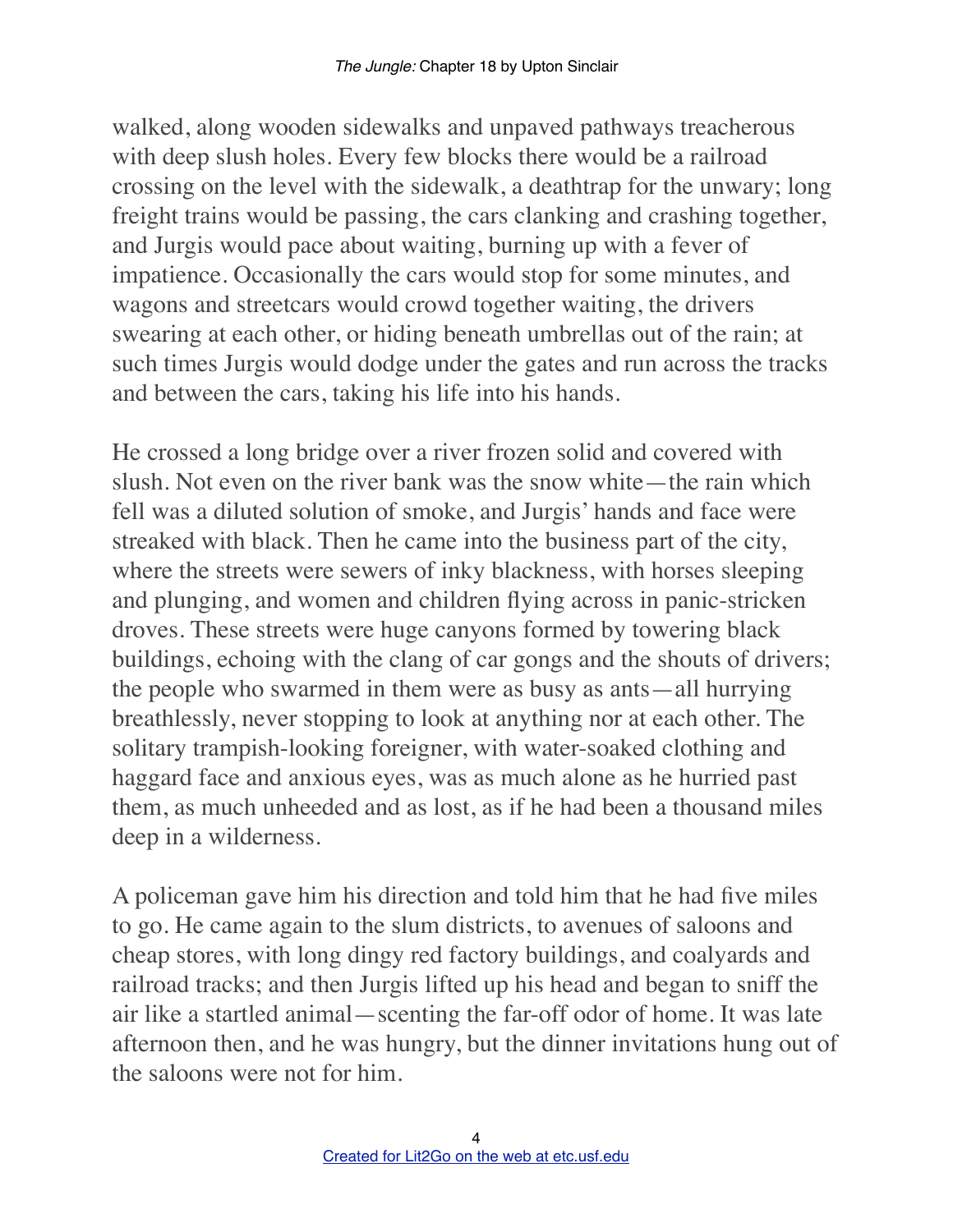So he came at last to the stockyards, to the black volcanoes of smoke and the lowing cattle and the stench. Then, seeing a crowded car, his impatience got the better of him and he jumped aboard, hiding behind another man, unnoticed by the conductor. In ten minutes more he had reached his street, and home.

He was half running as he came round the corner. There was the house, at any rate—and then suddenly he stopped and stared. What was the matter with the house?

Jurgis looked twice, bewildered; then he glanced at the house next door and at the one beyond—then at the saloon on the corner. Yes, it was the right place, quite certainly—he had not made any mistake. But the house —the house was a different color!

He came a couple of steps nearer. Yes; it had been gray and now it was yellow! The trimmings around the windows had been red, and now they were green! It was all newly painted! How strange it made it seem!

Jurgis went closer yet, but keeping on the other side of the street. A sudden and horrible spasm of fear had come over him. His knees were shaking beneath him, and his mind was in a whirl. New paint on the house, and new weatherboards, where the old had begun to rot off, and the agent had got after them! New shingles over the hole in the roof, too, the hole that had for six months been the bane of his soul—he having no money to have it fixed and no time to fix it himself, and the rain leaking in, and overflowing the pots and pans he put to catch it, and flooding the attic and loosening the plaster. And now it was fixed! And the broken windowpane replaced! And curtains in the windows! New, white curtains, stiff and shiny!

Then suddenly the front door opened. Jurgis stood, his chest heaving as he struggled to catch his breath. A boy had come out, a stranger to him; a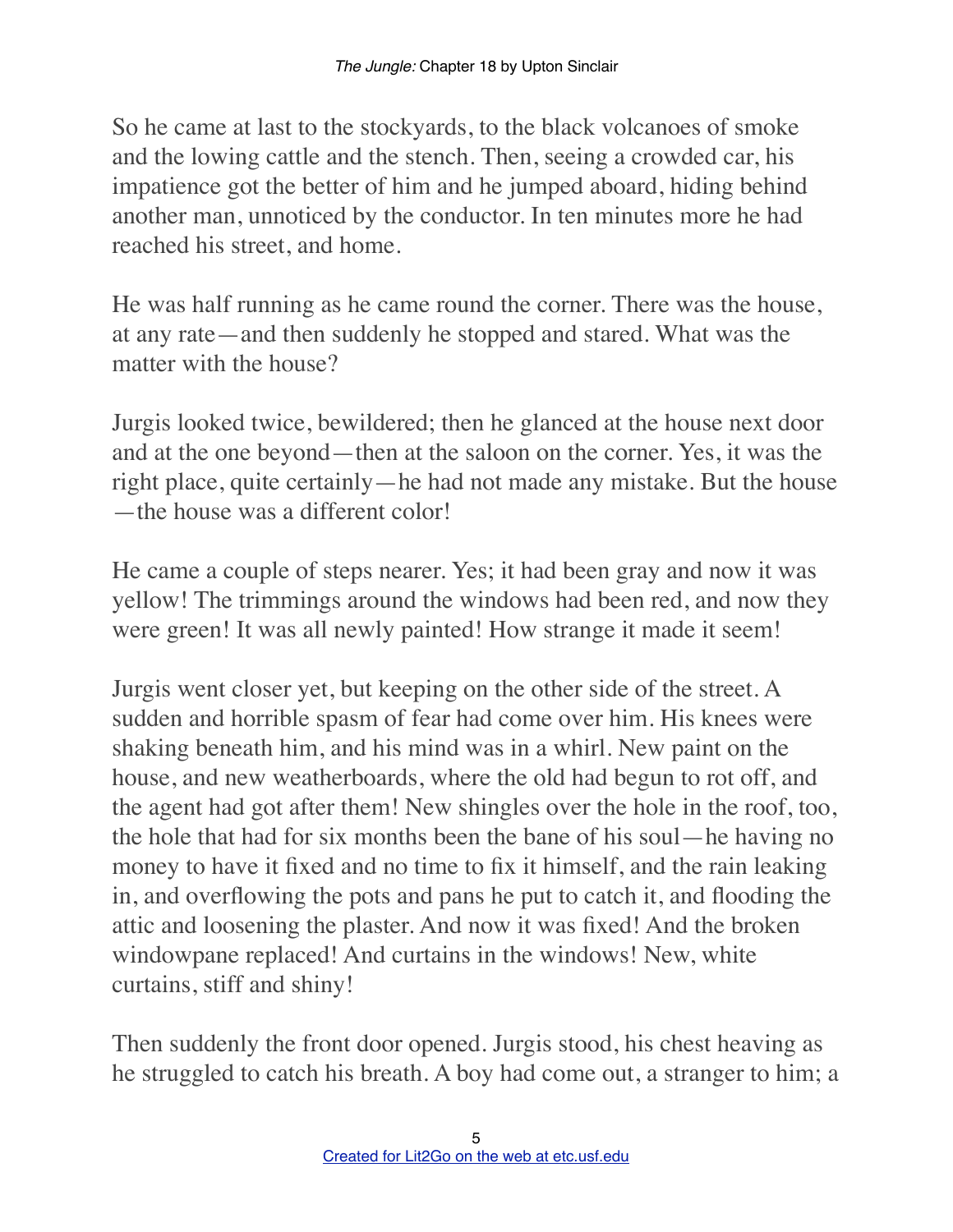big, fat, rosy-cheeked youngster, such as had never been seen in his home before.

Jurgis stared at the boy, fascinated. He came down the steps whistling, kicking off the snow. He stopped at the foot, and picked up some, and then leaned against the railing, making a snowball. A moment later he looked around and saw Jurgis, and their eyes met; it was a hostile glance, the boy evidently thinking that the other had suspicions of the snowball. When Jurgis started slowly across the street toward him, he gave a quick glance about, meditating retreat, but then he concluded to stand his ground.

Jurgis took hold of the railing of the steps, for he was a little unsteady. "What—what are you doing here?" he managed to gasp.

"Go on!" said the boy.

"You—" Jurgis tried again. "What do you want here?"

"Me?" answered the boy, angrily. "I live here."

"You live here!" Jurgis panted. He turned white and clung more tightly to the railing. "You live here! Then where's my family?"

The boy looked surprised. "Your family!" he echoed.

And Jurgis started toward him. "I—this is my house!" he cried.

"Come off!" said the boy; then suddenly the door upstairs opened, and he called: "Hey, ma! Here's a fellow says he owns this house."

A stout Irishwoman came to the top of the steps. "What's that?" she demanded.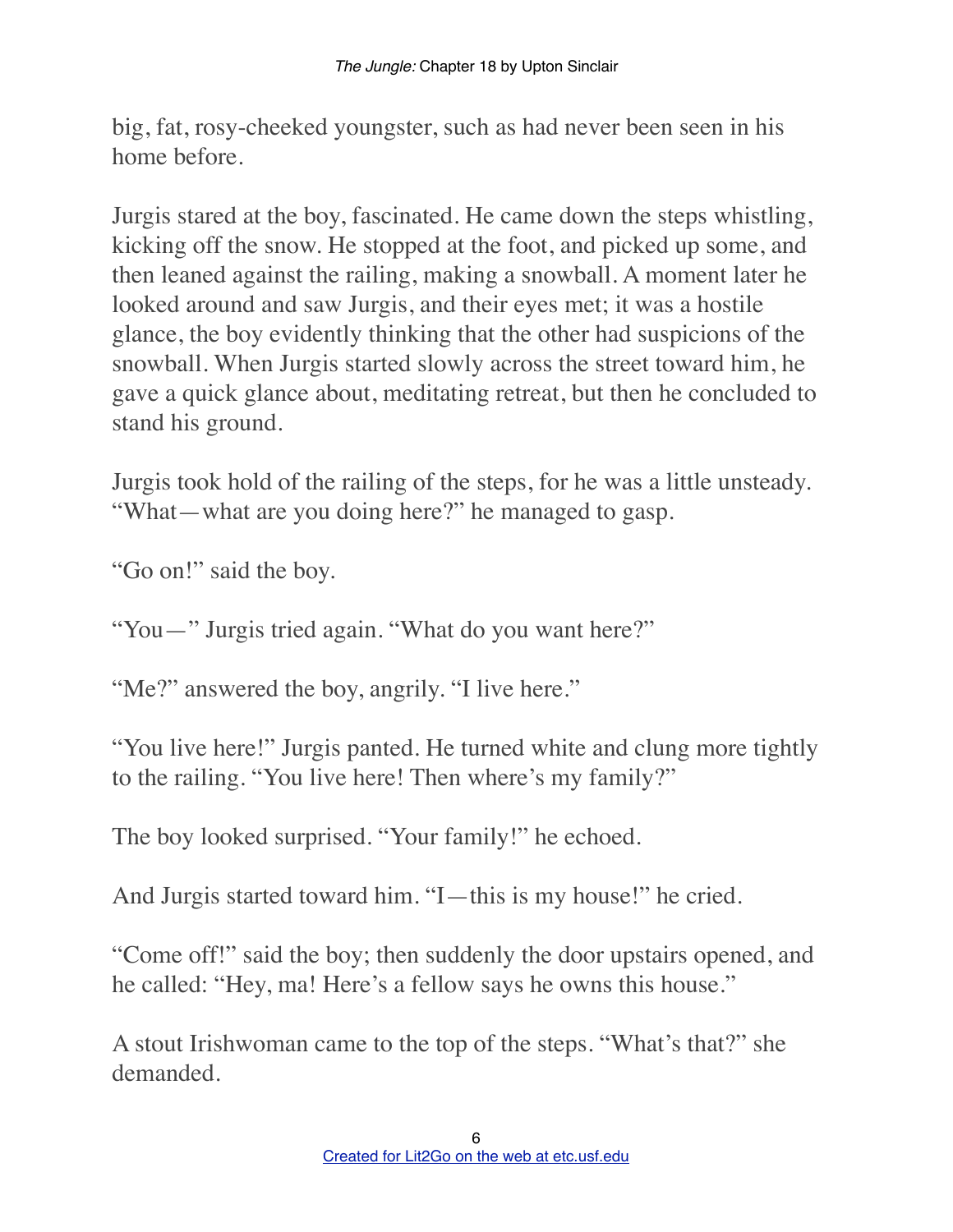Jurgis turned toward her. "Where is my family?" he cried, wildly. "I left them here! This is my home! What are you doing in my home?"

The woman stared at him in frightened wonder, she must have thought she was dealing with a maniac—Jurgis looked like one. "Your home!" she echoed.

"My home!" he half shrieked. "I lived here, I tell you."

"You must be mistaken," she answered him. "No one ever lived here. This is a new house. They told us so. They—"

"What have they done with my family?" shouted Jurgis, frantically.

A light had begun to break upon the woman; perhaps she had had doubts of what "they" had told her. "I don't know where your family is," she said. "I bought the house only three days ago, and there was nobody here, and they told me it was all new. Do you really mean you had ever rented it?"

"Rented it!" panted Jurgis. "I bought it! I paid for it! I own it! And they —my God, can't you tell me where my people went?"

She made him understand at last that she knew nothing. Jurgis' brain was so confused that he could not grasp the situation. It was as if his family had been wiped out of existence; as if they were proving to be dream people, who never had existed at all. He was quite lost—but then suddenly he thought of Grandmother Majauszkiene, who lived in the next block. She would know! He turned and started at a run.

Grandmother Majauszkiene came to the door herself. She cried out when she saw Jurgis, wild-eyed and shaking. Yes, yes, she could tell him. The family had moved; they had not been able to pay the rent and they had been turned out into the snow, and the house had been repainted and sold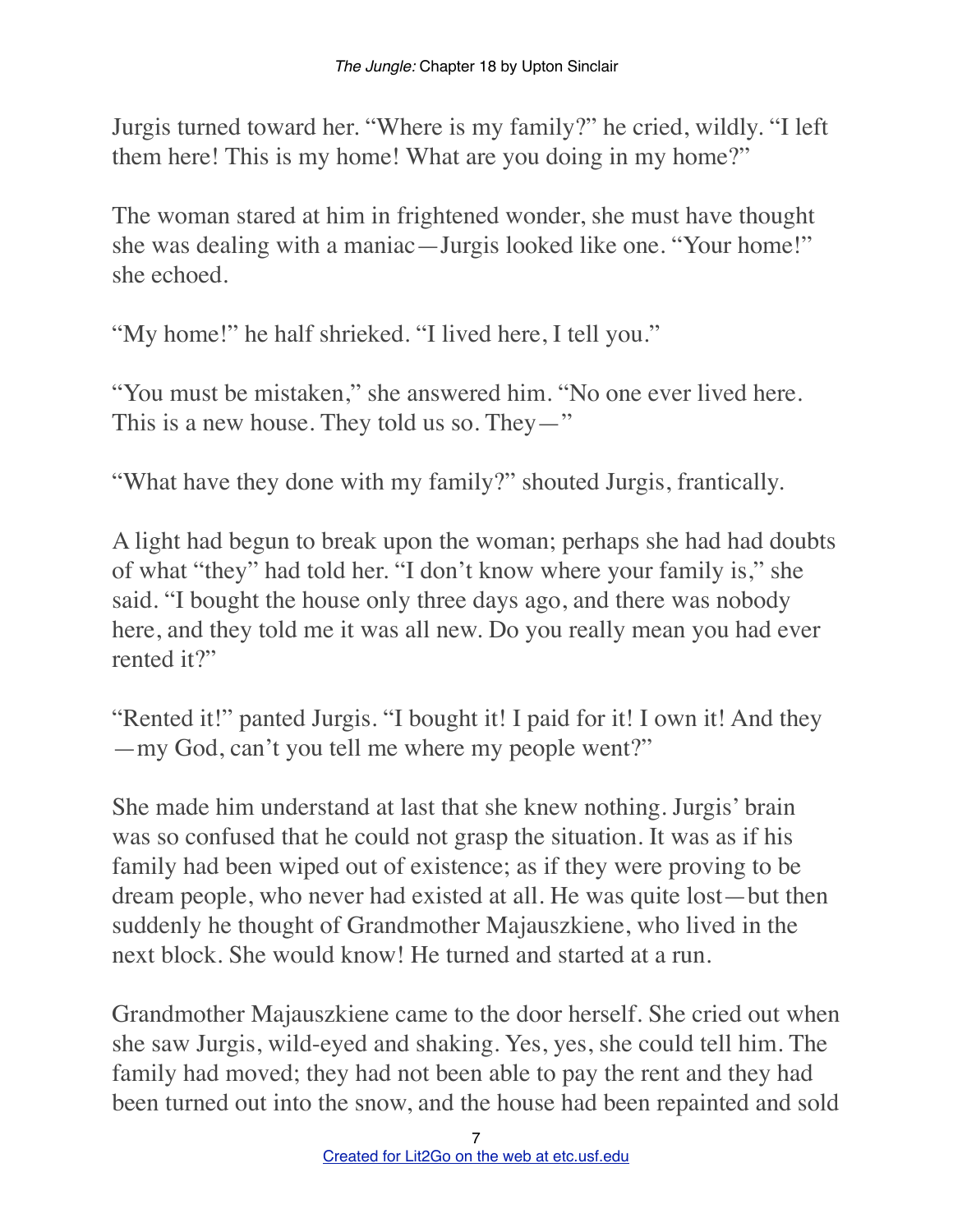again the next week. No, she had not heard how they were, but she could tell him that they had gone back to Aniele Jukniene, with whom they had stayed when they first came to the yards. Wouldn't Jurgis come in and rest? It was certainly too bad—if only he had not got into jail—

And so Jurgis turned and staggered away. He did not go very far round the corner he gave out completely, and sat down on the steps of a saloon, and hid his face in his hands, and shook all over with dry, racking sobs.

Their home! Their home! They had lost it! Grief, despair, rage, overwhelmed him—what was any imagination of the thing to this heartbreaking, crushing reality of it—to the sight of strange people living in his house, hanging their curtains to his windows, staring at him with hostile eyes! It was monstrous, it was unthinkable—they could not do it—it could not be true! Only think what he had suffered for that house—what miseries they had all suffered for it—the price they had paid for it!

The whole long agony came back to him. Their sacrifices in the beginning, their three hundred dollars that they had scraped together, all they owned in the world, all that stood between them and starvation! And then their toil, month by month, to get together the twelve dollars, and the interest as well, and now and then the taxes, and the other charges, and the repairs, and what not! Why, they had put their very souls into their payments on that house, they had paid for it with their sweat and tears—yes, more, with their very lifeblood. Dede Antanas had died of the struggle to earn that money—he would have been alive and strong today if he had not had to work in Durham's dark cellars to earn his share. And Ona, too, had given her health and strength to pay for it she was wrecked and ruined because of it; and so was he, who had been a big, strong man three years ago, and now sat here shivering, broken, cowed, weeping like a hysterical child. Ah! they had cast their all into the fight; and they had lost, they had lost! All that they had paid was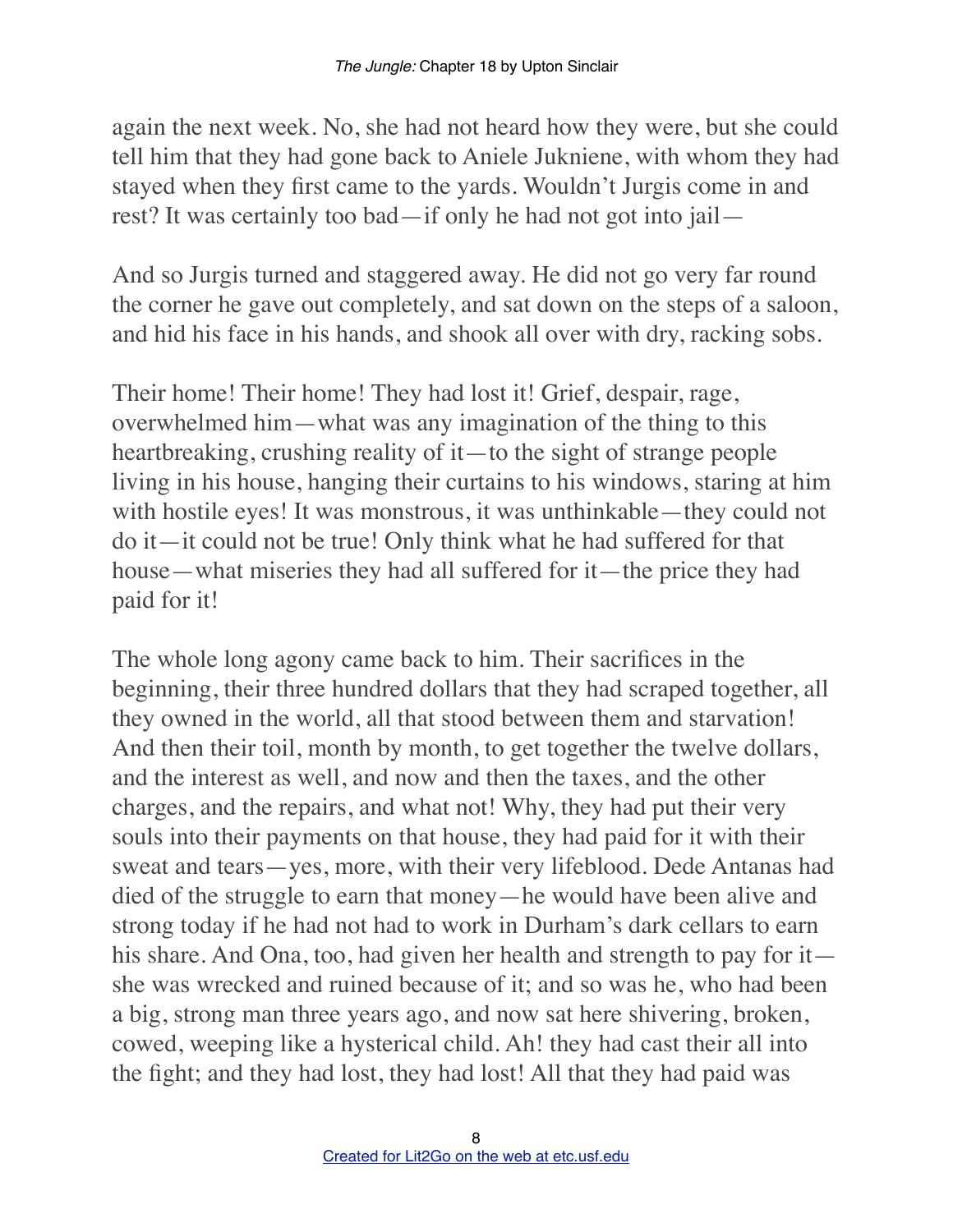gone—every cent of it. And their house was gone—they were back where they had started from, flung out into the cold to starve and freeze!

Jurgis could see all the truth now—could see himself, through the whole long course of events, the victim of ravenous vultures that had torn into his vitals and devoured him; of fiends that had racked and tortured him, mocking him, meantime, jeering in his face. Ah, God, the horror of it, the monstrous, hideous, demoniacal wickedness of it! He and his family, helpless women and children, struggling to live, ignorant and defenseless and forlorn as they were—and the enemies that had been lurking for them, crouching upon their trail and thirsting for their blood! That first lying circular, that smooth-tongued slippery agent! That trap of the extra payments, the interest, and all the other charges that they had not the means to pay, and would never have attempted to pay! And then all the tricks of the packers, their masters, the tyrants who ruled them the shutdowns and the scarcity of work, the irregular hours and the cruel speeding-up, the lowering of wages, the raising of prices! The mercilessness of nature about them, of heat and cold, rain and snow; the mercilessness of the city, of the country in which they lived, of its laws and customs that they did not understand! All of these things had worked together for the company that had marked them for its prey and was waiting for its chance. And now, with this last hideous injustice, its time had come, and it had turned them out bag and baggage, and taken their house and sold it again! And they could do nothing, they were tied hand and foot—the law was against them, the whole machinery of society was at their oppressors' command! If Jurgis so much as raised a hand against them, back he would go into that wild-beast pen from which he had just escaped!

To get up and go away was to give up, to acknowledge defeat, to leave the strange family in possession; and Jurgis might have sat shivering in the rain for hours before he could do that, had it not been for the thought of his family. It might be that he had worse things yet to learn—and so he got to his feet and started away, walking on, wearily, half-dazed.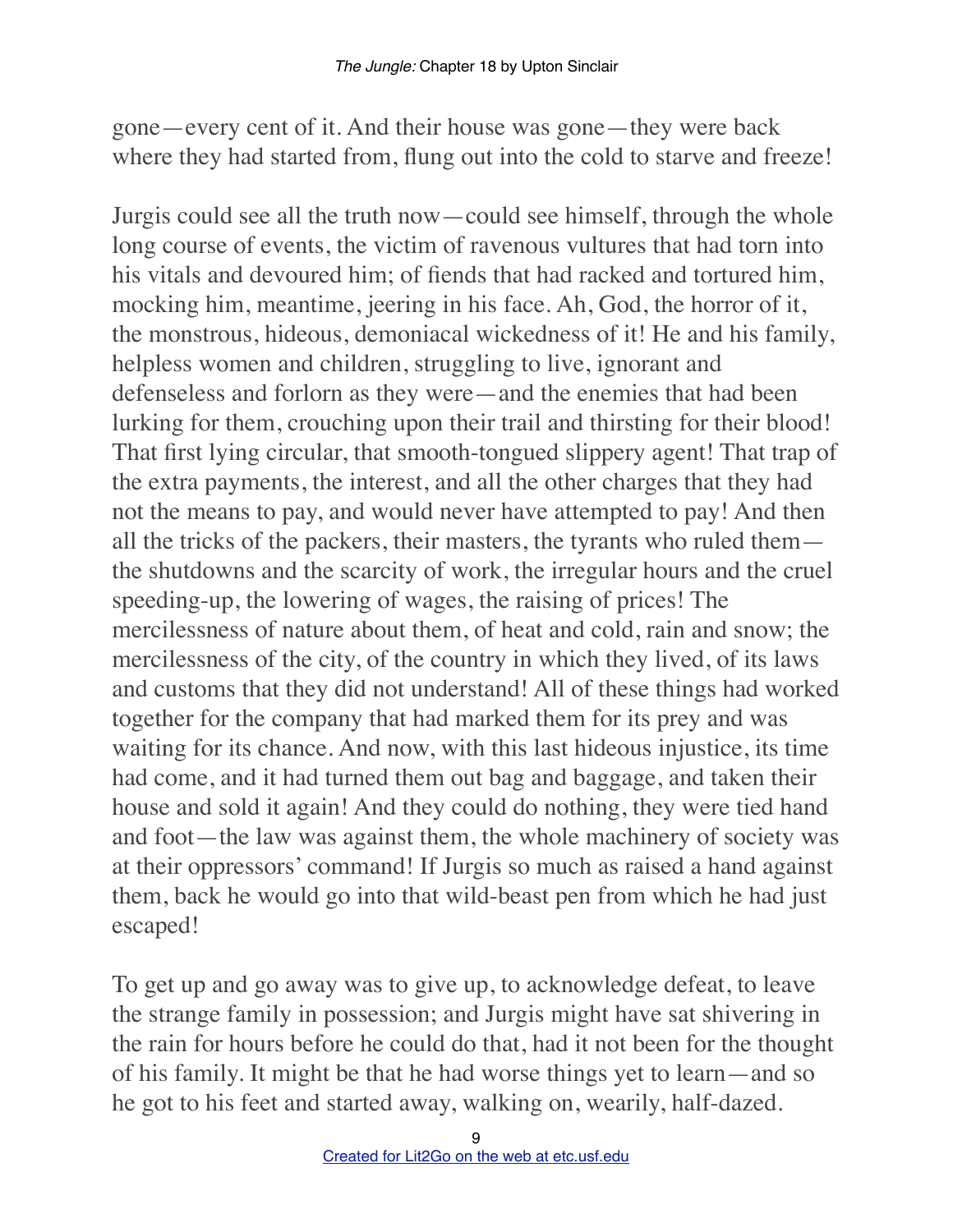To Aniele's house, in back of the yards, was a good two miles; the distance had never seemed longer to Jurgis, and when he saw the familiar dingy-gray shanty his heart was beating fast. He ran up the steps and began to hammer upon the door.

The old woman herself came to open it. She had shrunk all up with her rheumatism since Jurgis had seen her last, and her yellow parchment face stared up at him from a little above the level of the doorknob. She gave a start when she saw him. "Is Ona here?" he cried, breathlessly.

"Yes," was the answer, "she's here."

"How—" Jurgis began, and then stopped short, clutching convulsively at the side of the door. From somewhere within the house had come a sudden cry, a wild, horrible scream of anguish. And the voice was Ona's. For a moment Jurgis stood half-paralyzed with fright; then he bounded past the old woman and into the room.

It was Aniele's kitchen, and huddled round the stove were half a dozen women, pale and frightened. One of them started to her feet as Jurgis entered; she was haggard and frightfully thin, with one arm tied up in bandages—he hardly realized that it was Marija. He looked first for Ona; then, not seeing her, he stared at the women, expecting them to speak. But they sat dumb, gazing back at him, panic-stricken; and a second later came another piercing scream.

It was from the rear of the house, and upstairs. Jurgis bounded to a door of the room and flung it open; there was a ladder leading through a trap door to the garret, and he was at the foot of it when suddenly he heard a voice behind him, and saw Marija at his heels. She seized him by the sleeve with her good hand, panting wildly, "No, no, Jurgis! Stop!"

"What do you mean?" he gasped.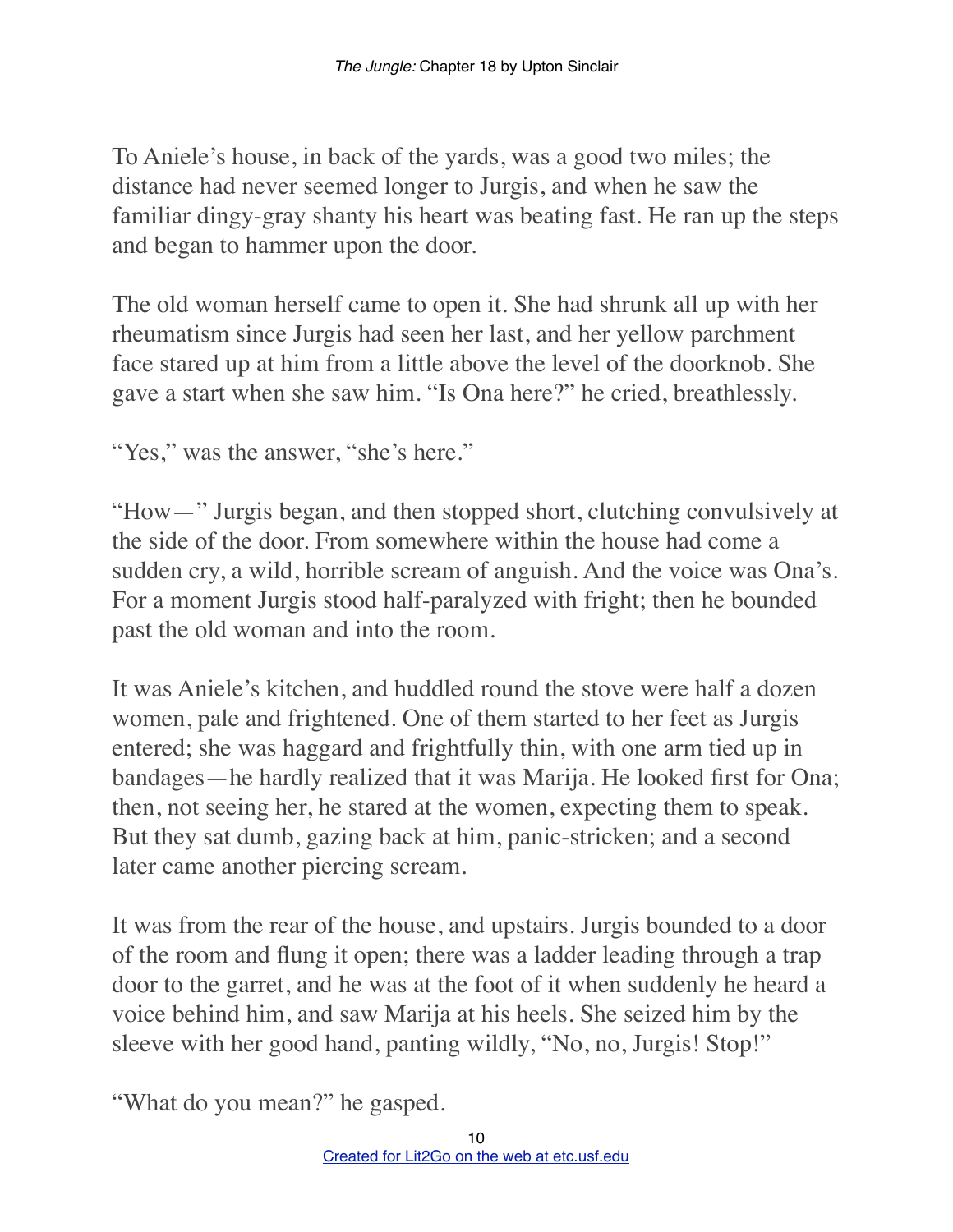```
"You mustn't go up," she cried.
```
Jurgis was half-crazed with bewilderment and fright. "What's the matter?" he shouted. "What is it?"

Marija clung to him tightly; he could hear Ona sobbing and moaning above, and he fought to get away and climb up, without waiting for her reply. "No, no," she rushed on. "Jurgis! You mustn't go up! It's—it's the child!"

"The child?" he echoed in perplexity. "Antanas?"

Marija answered him, in a whisper: "The new one!"

And then Jurgis went limp, and caught himself on the ladder. He stared at her as if she were a ghost. "The new one!" he gasped. "But it isn't time," he added, wildly.

Marija nodded. "I know," she said; "but it's come."

And then again came Ona's scream, smiting him like a blow in the face, making him wince and turn white. Her voice died away into a wail then he heard her sobbing again, "My God—let me die, let me die!" And Marija hung her arms about him, crying: "Come out! Come away!"

She dragged him back into the kitchen, half carrying him, for he had gone all to pieces. It was as if the pillars of his soul had fallen in—he was blasted with horror. In the room he sank into a chair, trembling like a leaf, Marija still holding him, and the women staring at him in dumb, helpless fright.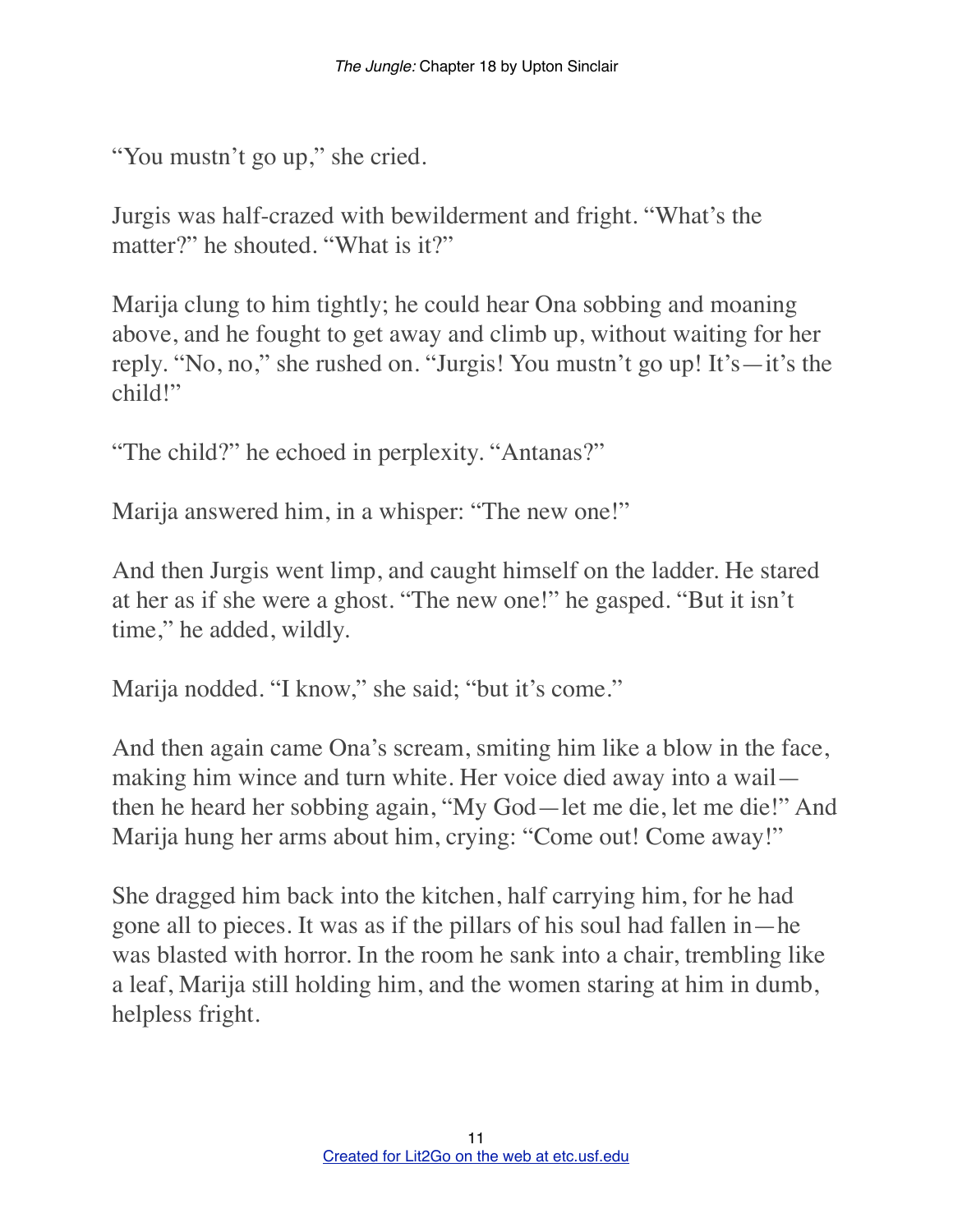And then again Ona cried out; he could hear it nearly as plainly here, and he staggered to his feet. "How long has this been going on?" he panted.

"Not very long," Marija answered, and then, at a signal from Aniele, she rushed on: "You go away, Jurgis you can't help—go away and come back later. It's all right—it's—"

"Who's with her?" Jurgis demanded; and then, seeing Marija hesitating, he cried again, "Who's with her?"

"She's—she's all right," she answered. "Elzbieta's with her."

"But the doctor!" he panted. "Some one who knows!"

He seized Marija by the arm; she trembled, and her voice sank beneath a whisper as she replied, "We—we have no money." Then, frightened at the look on his face, she exclaimed: "It's all right, Jurgis! You don't understand—go away—go away! Ah, if you only had waited!"

Above her protests Jurgis heard Ona again; he was almost out of his mind. It was all new to him, raw and horrible—it had fallen upon him like a lightning stroke. When little Antanas was born he had been at work, and had known nothing about it until it was over; and now he was not to be controlled. The frightened women were at their wits' end; one after another they tried to reason with him, to make him understand that this was the lot of woman. In the end they half drove him out into the rain, where he began to pace up and down, bareheaded and frantic. Because he could hear Ona from the street, he would first go away to escape the sounds, and then come back because he could not help it. At the end of a quarter of an hour he rushed up the steps again, and for fear that he would break in the door they had to open it and let him in.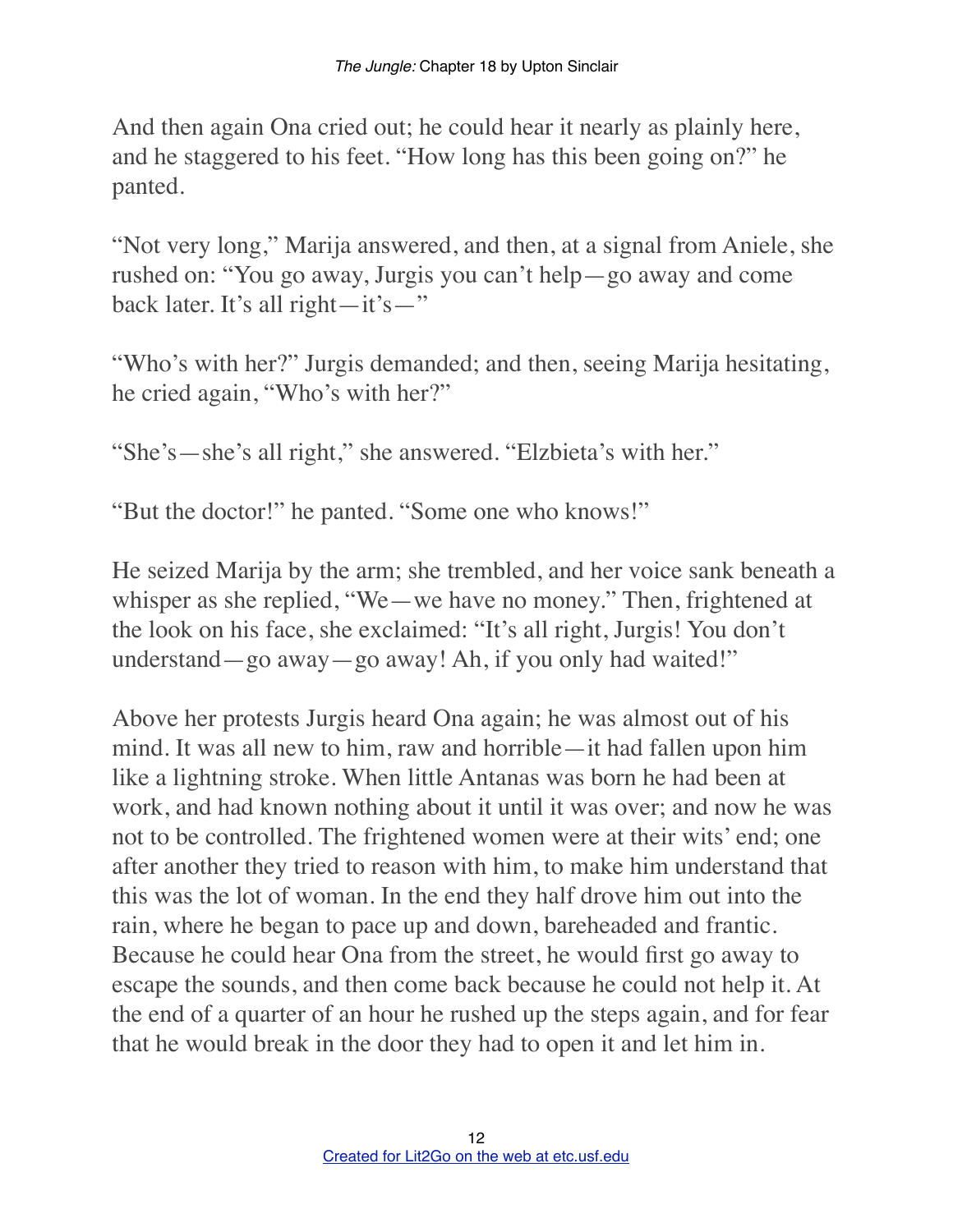There was no arguing with him. They could not tell him that all was going well—how could they know, he cried—why, she was dying, she was being torn to pieces! Listen to her—listen! Why, it was monstrous it could not be allowed—there must be some help for it! Had they tried to get a doctor? They might pay him afterward—they could promise—

"We couldn't promise, Jurgis," protested Marija. "We had no money we have scarcely been able to keep alive."

"But I can work," Jurgis exclaimed. "I can earn money!"

"Yes," she answered—"but we thought you were in jail. How could we know when you would return? They will not work for nothing."

Marija went on to tell how she had tried to find a midwife, and how they had demanded ten, fifteen, even twenty-five dollars, and that in cash. "And I had only a quarter," she said. "I have spent every cent of my money—all that I had in the bank; and I owe the doctor who has been coming to see me, and he has stopped because he thinks I don't mean to pay him. And we owe Aniele for two weeks' rent, and she is nearly starving, and is afraid of being turned out. We have been borrowing and begging to keep alive, and there is nothing more we can do—"

"And the children?" cried Jurgis.

"The children have not been home for three days, the weather has been so bad. They could not know what is happening—it came suddenly, two months before we expected it."

Jurgis was standing by the table, and he caught himself with his hand; his head sank and his arms shook—it looked as if he were going to collapse. Then suddenly Aniele got up and came hobbling toward him, fumbling in her skirt pocket. She drew out a dirty rag, in one corner of which she had something tied.